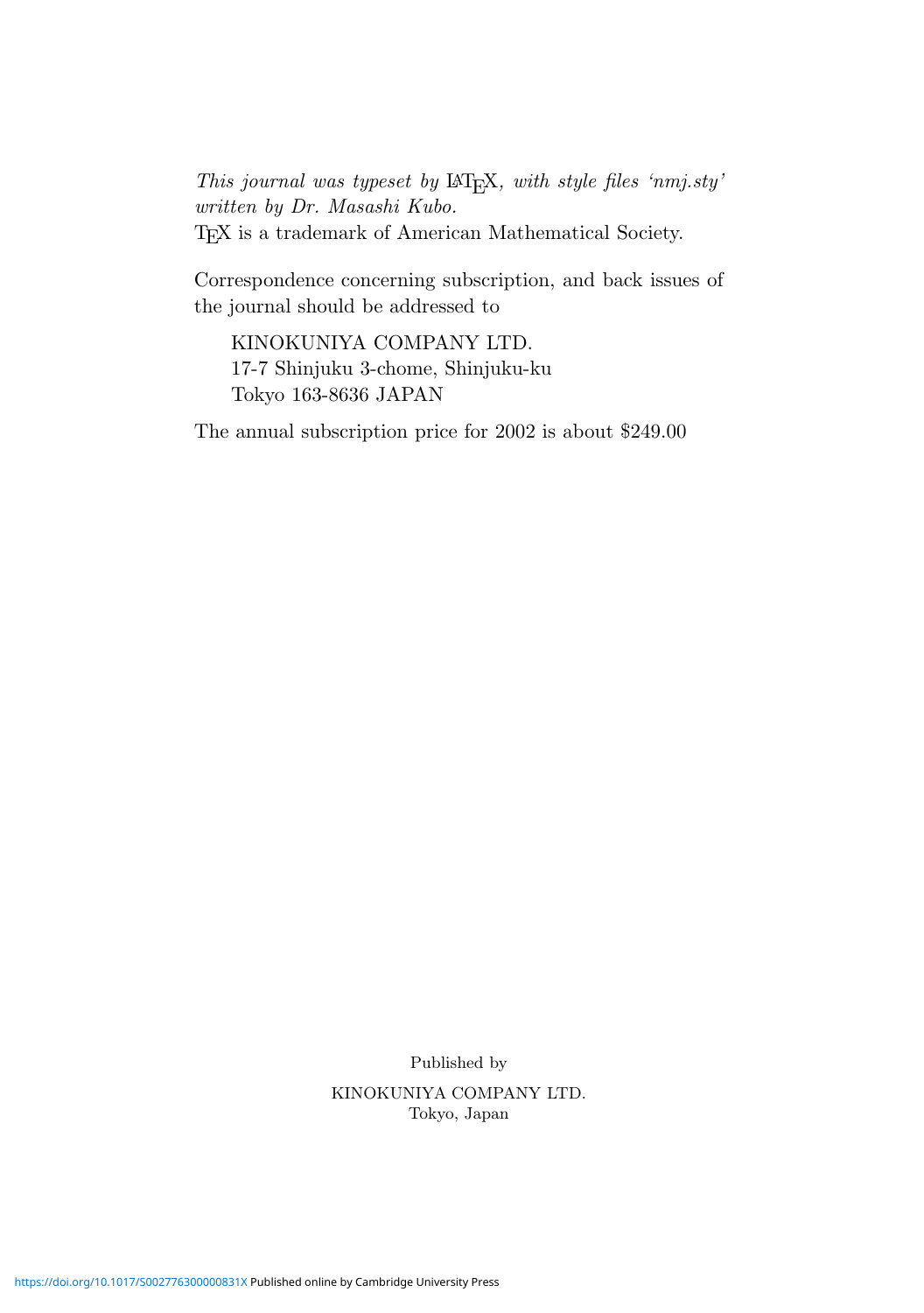Nagoya Mathematical Journal is the official journal of the Graduate School of Mathematics, Nagoya University, designed solely for the publication of research papers. However, invited papers and other original papers in mathematics from all over the world are also regularly published in Nagoya Mathematical Journal. Currently, 4 volumes are published each year.

All manuscripts should be typewritten in English, French, or German. Papers should be prepared using T<sub>EX</sub> if possible, but only the printed hard copy should be submitted (2 copies). Authors submitting old-fashioned typescript are requested to clearly distinguish special symbols and letters such as bold-face, script, German and Greek letters. The editors may request the original TEX files of papers accepted for publication. The journal's  $\text{LAT}$ <sub>EX</sub> style file and its manual can be obtained from the following URL.

## http://www.math.nagoya-u.ac.jp/nmj/index.html

Papers should include

- (a) a short abstract of the contents,
- (b) classification numbers at the foot of page 1 according to the 2000 Mathematics Subject Classification, to be found in

## http://www.ams.org/,

- (c) the author's coordinates, including e-mail address and Fax numbers,
- (d) for papers with long titles, the author's choice of running head (not longer than 50 characters).

As soon as we receive a manuscript, a receipt will be sent to the author. The receipt, however, does not mean anything regarding the acceptability of the paper for publication. If the editorial committee has decided to accept a paper, the author will receive a notice containing the number of the volume in which the paper will appear.

Authors submitting a joint paper must provide instructions as to which author is responsible for proof-reading (only one set of proofs will be provided). Each author, as well as each co-author will have 50 reprints.

The manuscript and general correspondence should be addressed to: Managing editor, Nagoya Mathematical Journal, Graduate School of Mathematics, Nagoya University, Chikusa-ku, Nagoya, 464-8602, Japan.